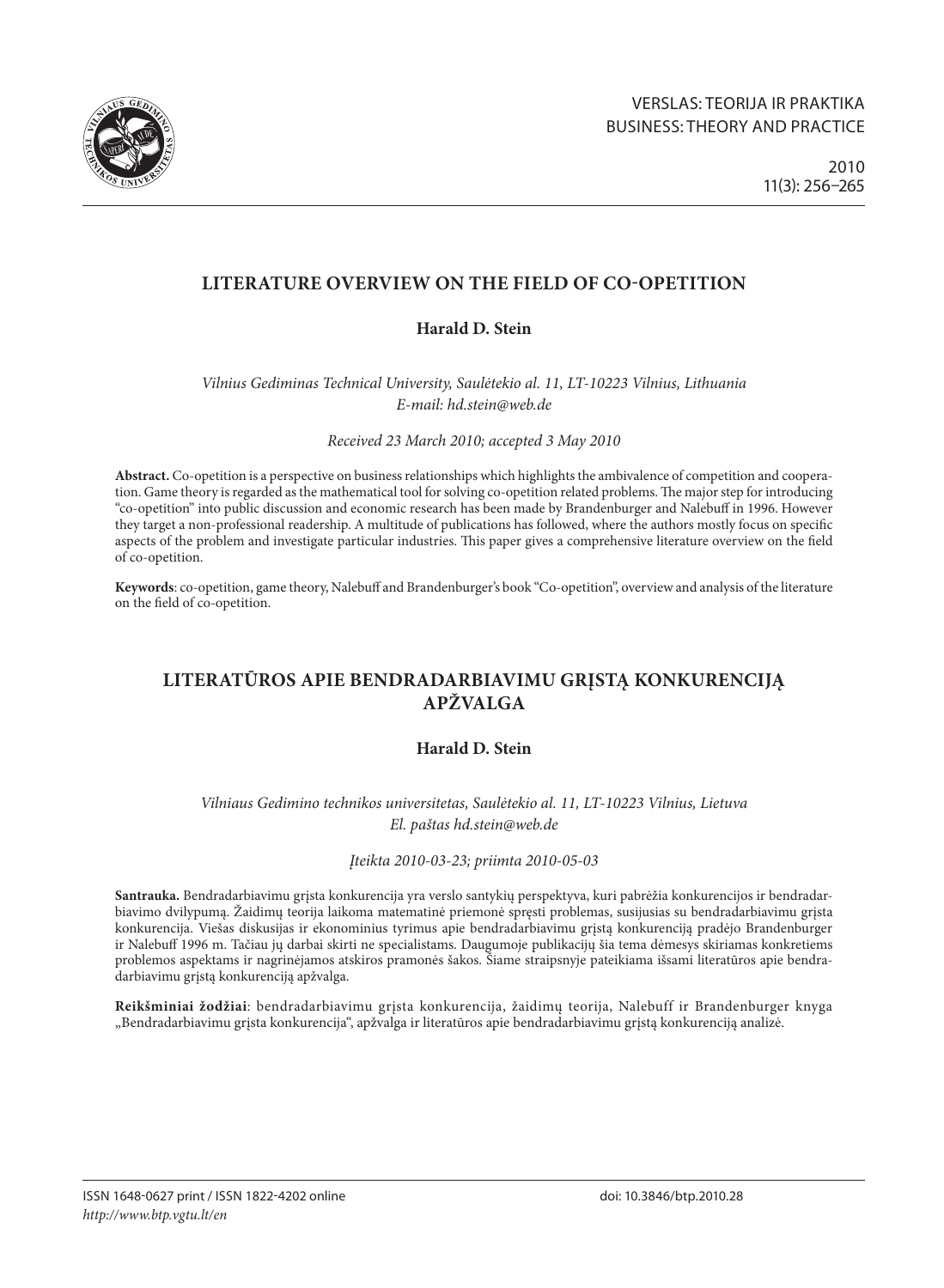### **1. Introduction**

"Co-opetition" is a neologism that represents the ambivalence of competition and cooperation in business relationships. According to Dagnino and Padula (2002), "coopetition is a matter of incomplete congruence of interests and goals concerning firms' interdependence". According to the European institute for advanced studies in management (EIASM), "Coopetition highlights the need to overcome the oversimplified framework at the base of conventional approaches and proposes a description of more complex market structures where cooperation and competition merge together to form a new perspective. By widening the conventional boundaries of the two more familiar categories of competition and cooperation, coopetition challenges the traditional framework addressing the surge of complexity of actors' roles, strategies, objectives, processes and rent seeking behaviours" (EIASM 2009).

Though co-opetition has been mentioned in literature for the first time in 1913 by Cherington, just in 1996 Brandenburger and Nalebuff (B/N) introduced co-opetition into public discussion and research with their book "Co-opetition" (Brandenburger and Nalebuff 1996). They understand co-opetition as an applied business theory in the spirit of game theory. However the level of their publication is oriented at a non-professional readership. Till today, though a variety of scientific publications has appeared on the field of co-opetition, which covers many specific aspects of the problem, the problem of a non-existing theoretical foundation and structure is not solved yet. The only publication which treats this problem so far is that of Dagnino and Padula (2002).

The paper gives a comprehensive overview over B/N's book "Co-opetition". A critical analysis about the proposed "PARTS model" is given. Additionally, a general overview over the literature referring to the co-opetition approach is given. General and specific theoretical contributions are presented. It is shown how the co-opetition idea has been used to describe problems in particular industries.

The aim is a deeper comprehension of the scope of coopetition as a problem of research (Ginevičius and Krivka 2008; Liaudanskiene *et al.* 2009; Zavadskas *et al.* 2008a).

# **2. Brandenburger and Nalebuff 's book "Co-opetition" (1996)**

B/N explain "co-opetition" as an approach that intends to explain competition and cooperation in business networks in the spirit of game theory. The idea is to apply game theory to solve problems that are connected with business relationships and supply chains. However game theory is not introduced explicitly.

B/N focus on the ambivalence of competition and cooperation in "value nets". "Value nets" are an extended notion of supply chains where competitors and agents with complementary offers are considered. It must not be confused with the "value chain" inside of enterprises that was introduced by Porter (1985). Even if two enterprises act as competitors at a market, there can be various possibilities for them to cooperate, either by not attacking each other, or by tacit price collusions, etc. On the other hand, cooperation partners generally compete in the question of profit sharing.

B/N define five elements of a game as basic:

- Players (The paper uses the word "agent" to describe an independent economic decider. "Player" is only used when the original term is important. However, "player" is regarded as a rather informal term.).
- Added value.
- Rules.
- Tactics.
- Scope.

The initial letters yield the catchy word "PARTS". It rather shows the wish to get a slogan for the "co-opetition" approach than a profound structuring. Nevertheless, B/N use the "PARTS" elements as crucial criteria.

### **2.1. Players (agents)**

Classically, a competitor is a participant on the same market who decreases the price/demand for the other' products by increasing the value of the own products in the eyes of the customers. As the interests are in general antagonistic, the relationships can be characterized by a "win-lose" situation.

"Complementor" is a neologism by B/N that means an agent that has offers that are complementary to the own ones. Complementors offer products/services that increase the value to the product/service of the own enterprise, but they do not compete at the same market. Customers appreciate a product more if they already possess or can get a complementary one. Roughly said, the relationship among complementors is in general "win-win" (the interests go into the same direction).

Suppliers and customers are part of the same supply chain. However, in the co-opetition approach they are similar with the complementors in the sense of "win-win" relationships.

B/N argue that the distinction between "win-win" relationships and "win-lose" relationships is not as clear as it may look on the first sight. An enterprise competes with suppliers, demander and complementors concerning the distribution of the commonly achieved utility (i.e. profit). Thus, negotiations are a competitive situation. On the other hand, there are many possibilities of profiting by coordinating one's behavior with that of the competitors. Even if the explicit agreements are restricted by law, tacit collusions about prices, products, conditions, etc. (Besanko 2009) are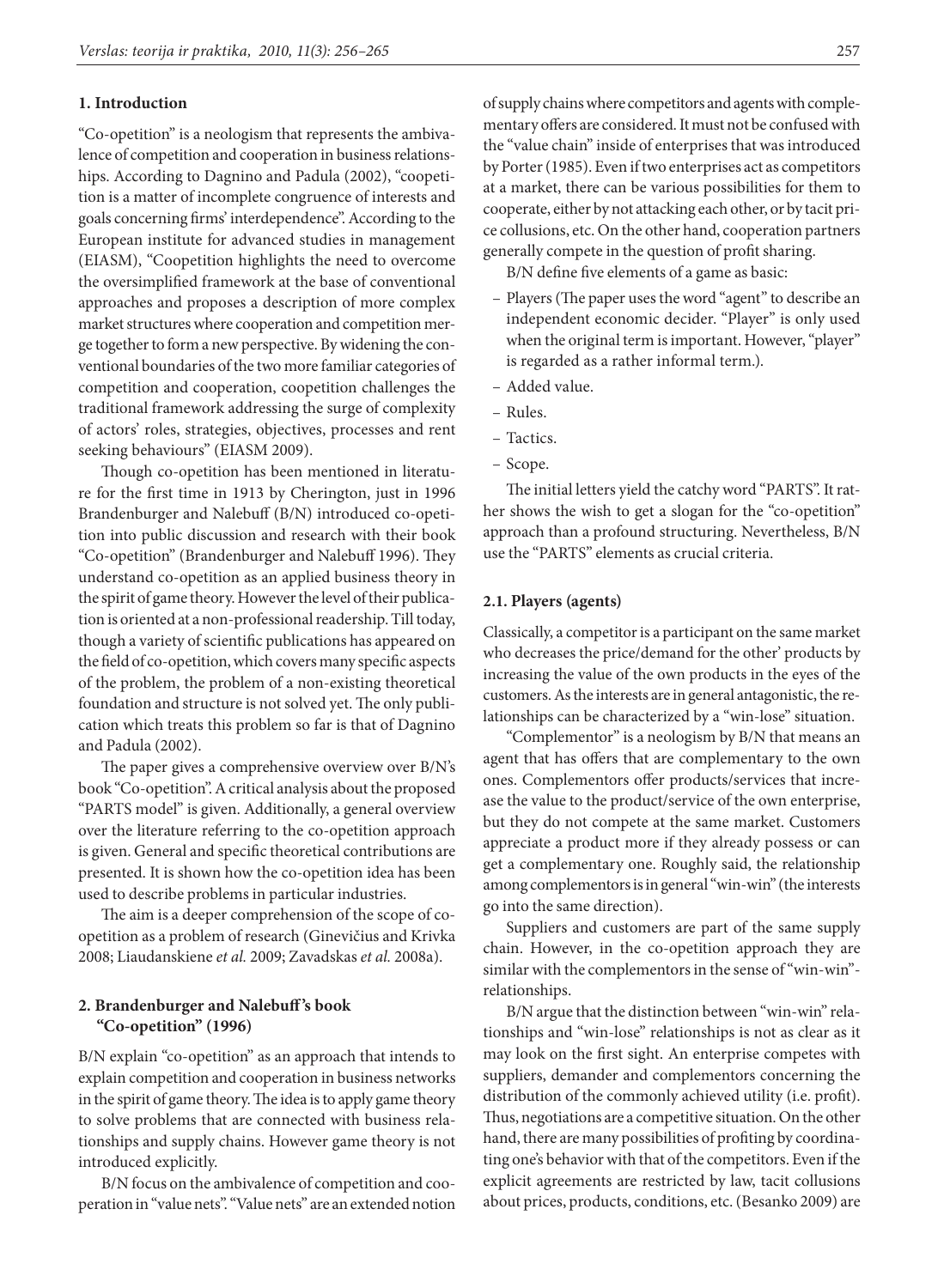thinkable. Even if there is no direct communication, it can be wise for competitors not to attack each other, and to avoid price wars, etc.: B/N argue that "a satisfied competitor is less dangerous than a distressed one."

An agent changes the "cast of agent" as soon as it is advantageous, by quitting cooperative relationships or finding new cooperation partners. Auctions are an important procedure to select new cooperation partners. In this paper, the agents that have the possibility to enter the game are termed "potential agents".

### **2.2. Added value**

An agent thinks about the maximization of his own profit. However in order to achieve this, he has to think not only about the effect of his own participation in the game but also about the effect of the other agents' participation. Additionally, he has to understand whether it is advantageous to bring added value to other agents, e.g. in order to increase suppliers' or customers' loyalty, etc. ("win-win").

It is dangerous to try to increase one's own profit at the cost of another agent (opposite of added value), due to the possibility of retaliation ("win-lose"). The scheme coincides with the classical prisoner's dilemma:

"win-lose", "lose-win"  $\rightarrow$  "lose-lose".

Added Value refers to the value difference between the participation (or existence) and the non-participation (or non-existence) of an agent, product, etc. in the game.

### **2.3. Rules**

B/N distinguish between

- governmental or official rules,
- cultural rules and
- rules in the relationships between business agents.

In the relationship between business agents, B/N distinguish between

- mass markets and
- individual relationships

and explain, how rules can be influenced advantageously. Thus an agent has to recognize which rules are advantageous, which ones are of disadvantage and what are the possibilities to change them.

Rules are principles that govern social behavior and restrictions. They define the way a game or sport, etc. has to be conducted, or how to behave in business, traffic, etc. B/N explain rules as follows: "most of the rules businesspeople play by are well-established laws and customs. They have evolved to help ensure that trading practices are fair, that markets keep operating, and that contracts are honored. To step outside these rules would be to risk legal penalties or exclusion from the markets."

It is the question which rules will rule. In individual relationships negotiations are usually the prerequisite for cooperation. In the relationship towards a mass market, negotiations are often not possible. The supplier usually determines the rules unilaterally and customers usually do not have many possibilities to influence them. The governmental and cultural rules are termed by Nalebuff and Brandenburger "meta-rules". They can be regarded as externally given. Nevertheless there is the possibility of influencing laws by lobbying, etc.

# **2.4. "Tactics"**

The agents have to decide in general whether the game should be played transparently or opaquely. Each agent should recognize which perceptions by other agents should be preserved and which should be changed. However it is difficult to achieve such an "information control" over other agents where uncertainty is built up (e.g. by bluffing), preserved or reduced.

Negotiations typically take place in a fog. Negotiators try to show and hide information deliberately in order to improve their position. However this is challenging because basically everything sends signals. Without sufficient reliance among the agents, negotiations are likely to fail. This can be solved by a negotiator that is accepted by both sides.

The word tactics is presumably misleading because it refers to how to control the perceptions by other agents in negotiations. B/N say: "Games in business are played in a fog." This means that the agents usually are confronted with the problem of incomplete information. "The job of managing and shaping competitors' perceptions is an essential part of business strategy. Perceptions play a central role in negotiations. The domain of perceptions is universal."

#### **2.5. Scope, boundaries**

The agent should ask himself, whether to link/delink one game with/from another one e.g. by entering new markets or making longer-term contracts. If a new agent wants to enter a market, he should try to avoid competition. This can be done by occupying a price segment that is not that interesting for the incumbent(s), or bringing new products with the chance of failing. Particularly in businesses, where technology advances quickly, market superiority is deceptive. New agents may emerge with superior technology and the core competency of the incumbent in one technology may turn out as rigidness in another technology.

The scope or the boundaries of a game are defined artificially. All games are connected with each other. Even if the separation of games is convenient for analysis, it must not be neglected that decisions might have unexpected impacts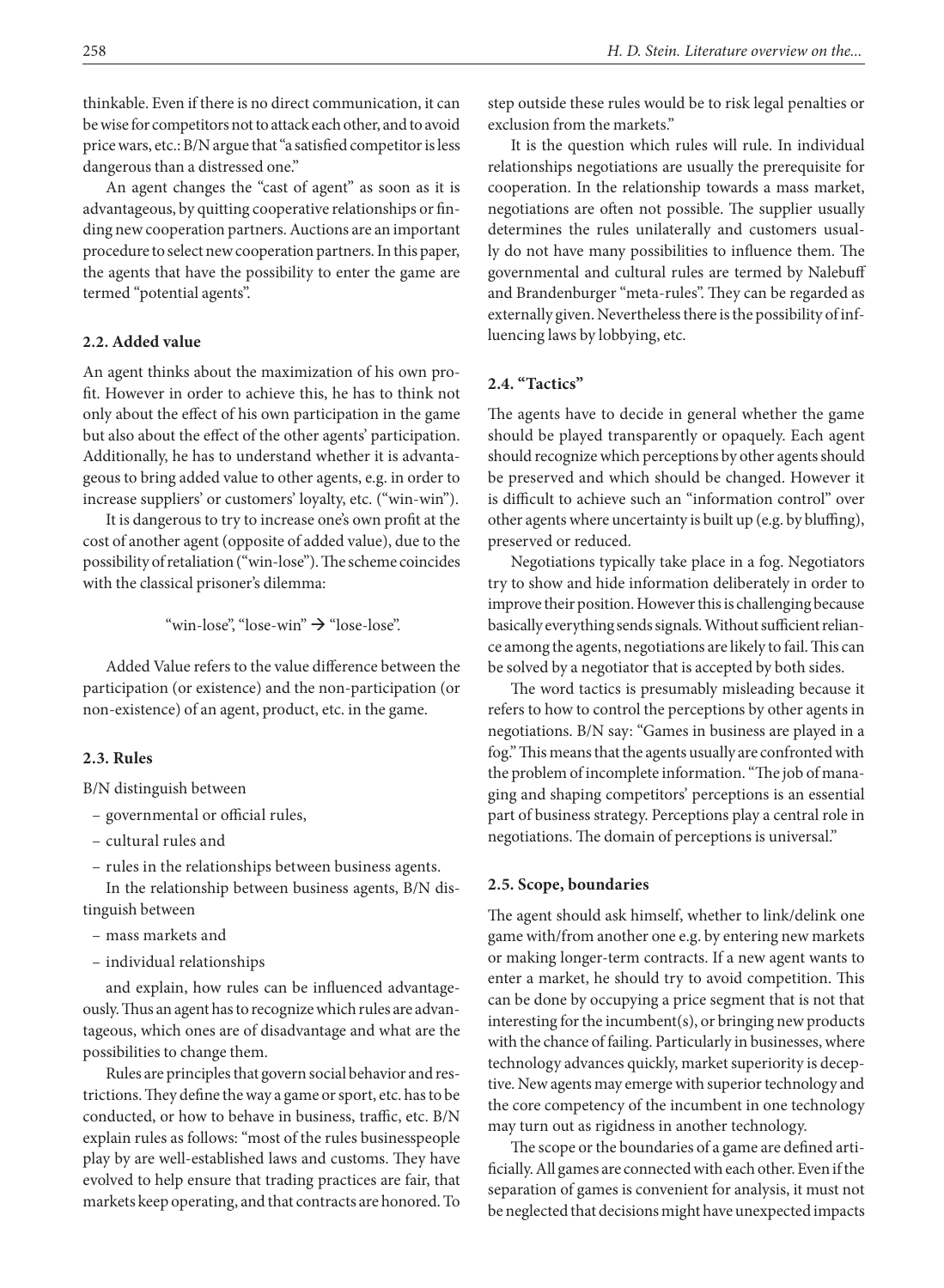on any other issues. The complete game comprehends the whole world, but a model can only depict a small excerpt limited by region, time, technology, etc.

Time is a crucial determinant for the scope of the game. Longer-term contracts assure the links between games of different periods and therefore can be a prerequisite to protect added value. On the other hand, longer-term contracts can be difficult to assert due to changing agents, changing added value, external rules and perceptions (Ginevičius *et al.* 2006, 2007; Peldschus 2008).

### **2.6. Analysis of B/N's "Co-opetition"**

B/N's "co-opetition" approach is an important step towards a practice oriented business theory in the spirit of game theory. It is a comprehensive attempt to make highly abstract or mathematic concepts in economics applicable. There is no other comparable concept yet that focuses on the ambivalence of competition and cooperation in each business relationship. Nevertheless, B/N's co-opetition has some fundamental flaws, like that the foundation in the economic sciences is not explained, the internal structure that is disputable (Ginevičius and Podvezko 2008a, 2008b; Zavadskas *et al.* 2008b) and as it is targeted to a non-professional readership.

The only economic theory that is mentioned is the game theory. However it is not clear in which way game theory is used and whether there are other theories that are in connection with the co-opetition approach.

The "elements" "players" (agents), "added value", "rules", "tactics", "scope" (PARTS) are not in a logical structure. The short-cut "PARTS" seems to be based on the intention of being memorable and easily accessible for a large readership. It is misguided from the point of view of priorities and the kind of chosen criteria. In order to show the structural problem, table 1 lists some important aspects that refer to two or more "elements" of "PARTS", so that the "elements" overlap:

**Table 1.** Overlaps of elements, **x** marks the reference in B/N's book "Co-opetition"

| Aspects by B/N |                                                                      | Overlap of<br>elements: | P           | $\mathbf{A}$ | $R$ T       |              | $\mathbf{s}$ |
|----------------|----------------------------------------------------------------------|-------------------------|-------------|--------------|-------------|--------------|--------------|
|                | Value net: determination of agents                                   |                         |             |              |             | X            | X            |
| 2              | Value net: distinction between mass<br>markets and individual agents |                         | X           |              | $\mathbf x$ | $\mathbf{x}$ | X            |
| 3              | Value net: "potential agents" and their<br>impact                    |                         | $\mathbf x$ | X            |             | X            | X            |
| $\overline{4}$ | Value net: "win-win" vs. "win-lose"<br>relationships                 |                         | $\mathbf x$ | $\mathbf x$  |             |              |              |
| 5              | Negotiations: restricted to relationships<br>with individual agents  |                         | $\mathbf x$ | $\mathbf X$  | $\mathbf x$ | $\mathbf{x}$ | $\mathbf{x}$ |

1. The determination of agents concerns also the "scope" of the game. By each additional agent, the complexity of the game increases tremendously (Pin 2005). Furthermore the cast of agents is the result of negotiations, so that the determination of agents also refers to "tactics".

2. The distinction between customers that are

– individual agents and those that are,

– mass markets (aggregated agents)

is introduced at the element "rules". However, the distinction between individual and aggregated agents could also be covered by the element "players" (agents), and therefore also by "scope".

3. Agents who have the potential to enter the game ("potential agents") can be regarded as strategically very important. If an enterprise has a supplier and obtains an alternative, this has crucial impact on negotiation power as it decreases the actual supplier's "added value".

4. "Win-lose" relationships are among competitors and "win-win" among the others relationships in the value net. They are introduced in "agents". However, both "win" and "lose" refer to the "added value".

5. Negotiations (chapter "tactics") can have impact on each element, as "you can negotiate anything" (Cohen 1982). However B/N omit to mention that negotiations are restricted to individual agents and it is not possible to "negotiate" with mass markets. The distinction between mass markets and individual agents is introduced in the chapter "rules", but is ignored it the chapter "tactics".

Hence, though B/N's proposal of the co-opetition theory can be regarded as a good starting point for research, it is not implementable in the given form.

# **3. An overview of the literature contributions to the "co-opetition" theory**

The term "co-opetition" has been coined long time before B/N's book without receiving public attention. Already in 1911, Kirk S. Pickett of the oyster manufacturer "Sealshipt" coined the word "co-opetition" in order to describe the relationships among his 35,000 oyster dealer by stating: "You are only one of several dealers selling our oysters in your city. But you are not in competition with one another. You are co-operating with one another to develop more business for each of you. You are in co-opetition, not in competition." T. Cherington referred in his book "Advertising as a business force" from 1913 (Cherington 1976) to this first mention. The Californian historian R. Hunt reintroduced "co-opetition" in the Los Angeles Times (1937). However, none of these early introductions received any public attention. For more than half a century there has not been any approved publication that uses this word. Ray Noorda, the long-time CEO of Novell Corporation, is regarded as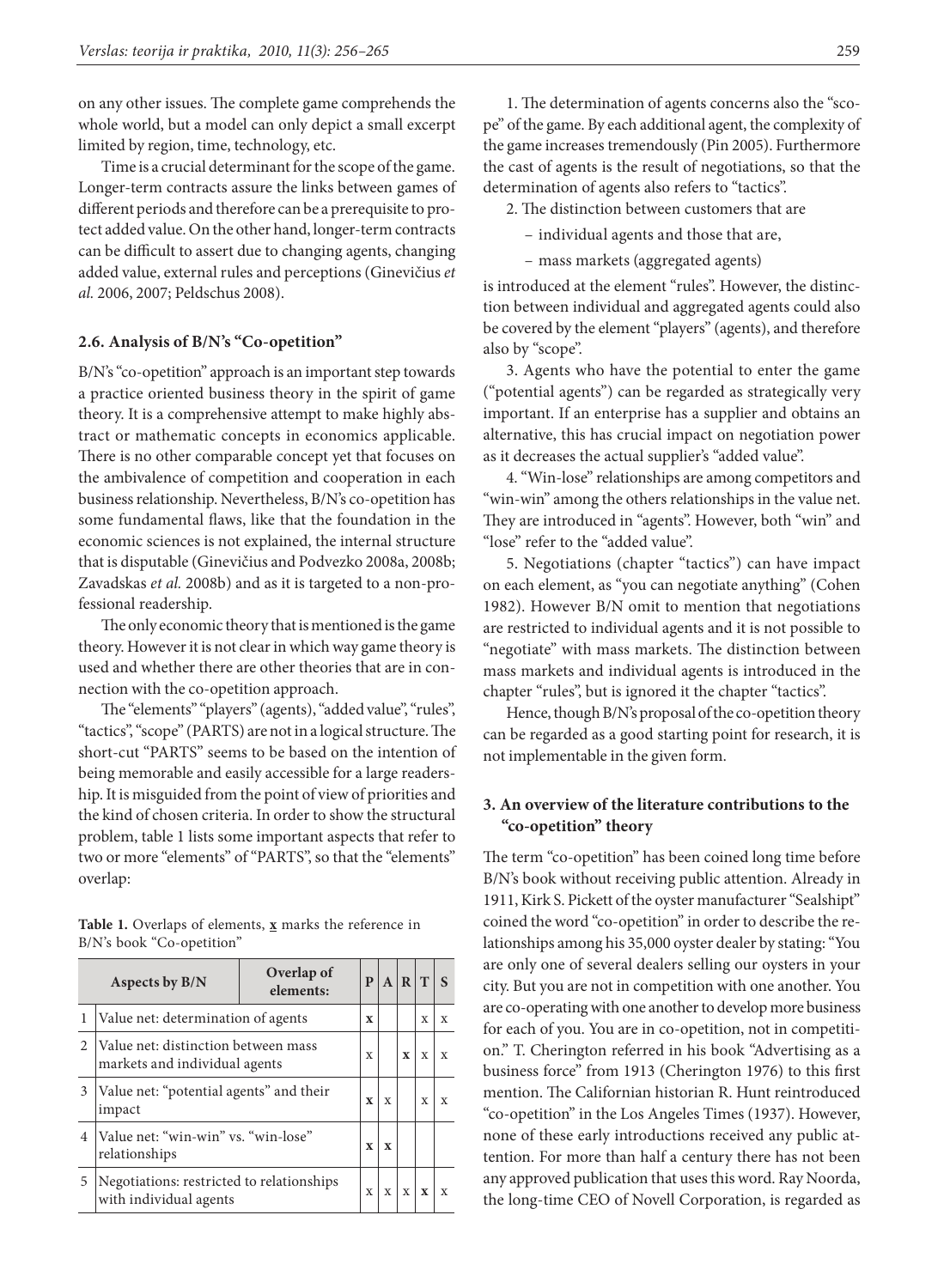the person who reintroduced the term co-opetition into public debate in 1992 (Fisher 1992).

However the major impulse has been given by B/N (1996), though it is written in a non-scientific style. Afterwards, a multitude of literature contributions has followed and refers to both highly theoretical questions and to certain industries.

Dagnino and Padula (2002) give a comprehensive introduction into the theoretical research on the field of co-opetition. They argue that co-opetition is a field that has not been researched sufficiently due to limited or non-existing theoretical foundations. In order to propose a foundation, they compare it on the one side with the mainly competitive perspective and the mainly cooperative perspective. The competitive perspective is represented by Porter and particularly his seminal book "Competitive Strategy" (1980) and by Williamson and his major contributions on the field of "transaction cost economics" (1975, 1985). On the other side, the cooperative perspective is shown by Contractor and Lorange (1988), who emphasize strongly on the benefits of cooperation and regard them as sufficient incentive to be not seduced by possible benefits of opportunism.

Co-opetition is described by Dagnino and Padula as a new perspective that emphasizes on the "partial or incomplete congruence" of interests and goals of enterprises if they are interdependent. It is regarded as an integrative theoretical bridge between the competitive and the cooperative perspective that intends to "rebalance" the respective biases, in order to generate an enhanced understanding of sustained business performance. Dagnino and Padula propose a "theoretical framework (that is) underlying the co-opetitive perspective":

1. "Firms' interdependence is both a source of economic value creation and a place for economic value sharing".

2. "Firms' interdependence is based on a variable-positive-sum game which may bring to mutual but not necessarily fair benefits to the partners because of several competitive pressures of different nature that may undermine their co-opetitive structure".

3. In a variable-sum game structure, firm interdependence is based on "partially convergent interfirm interests".

Song (2003) explains the significance of co-opetition in the port industry with the rationalization efforts of the preceding decade. Many port operators who previously ran only their local business now extend their business to the regional or global scale. This becomes possible by cooperating with competitors in order to reach the critical mass. Song presents as example the ports of Hong Kong and South China. As the ports remain independent, they are competitors despite of cooperation.

Zineldin (2004) recommends to strategy and marketing planners in organizations to consider potential benefits of collaboration and coordination with the competitors. He claims that "co-opetitive partnerships" are an effective response to environmental threats and opportunities. He shows possible preconditions for the survival of a "co-opetitive partnership" and compares it with a marriage. The participants get to know each other and make a "ceremony", the signing of the business contract. Conflicts that can arise must be coped with clear and agreed mechanisms. However, divorce is always possible.

Luo presents in his book "Coopetition in international business" (2004) various issues of business relationships between different countries. He regards co-opetition is a "loosely coupled system in which agents maintain certain interdependence without loosing their organizational separateness". Luo's typology of co-opetition is shown in table 2.

**Table 2.** Luo's typology of co-opetition in dependence of the intensity of competition and cooperation

|             |      | Cooperation                                      |                                                        |  |  |
|-------------|------|--------------------------------------------------|--------------------------------------------------------|--|--|
|             |      | Low                                              | High                                                   |  |  |
|             | High | Contender:<br>Bargain, challenge,<br>appeasement | Co-opetitor:<br>compromise,<br>influence               |  |  |
| Competition | Low  | Alienator:<br>compliance,<br>circumvention       | Partner:<br>accommodation, co-<br>optation, adaptation |  |  |

He investigates:

- co-opetition with global rivals,
- co-opetition with foreign governments or the
- co-opetition within one multinational enterprise.

He recognizes a simultaneous increase of competitive pressure and desire for cooperation between multinational enterprises (MNE). Cooperation with a given rival can facilitate knowledge acquirement, technological progress. In the context of product innovation or the product introduction in foreign countries it can reduce costs, risks and uncertainties. In many cases it is too costly or not possible because of laws for an enterprise to enter a foreign market. In these cases, cooperation even with a competitor might be inevitable. Luo recommends "co-opetition groups", where the collective power of the "global players" (globally active agents) is solidified towards "outside stakeholders" like home and host governments. Concurrently the "competition" helps to dilute anti-trust regulations or anti-monopoly demands.

Luo delves into the relationship between MNEs and foreign governments and the interdependence in many aspects like resource sharing, market expansion and economic growth. It is the interest of the MNEs to succeed in the market while government institutions are "controllers,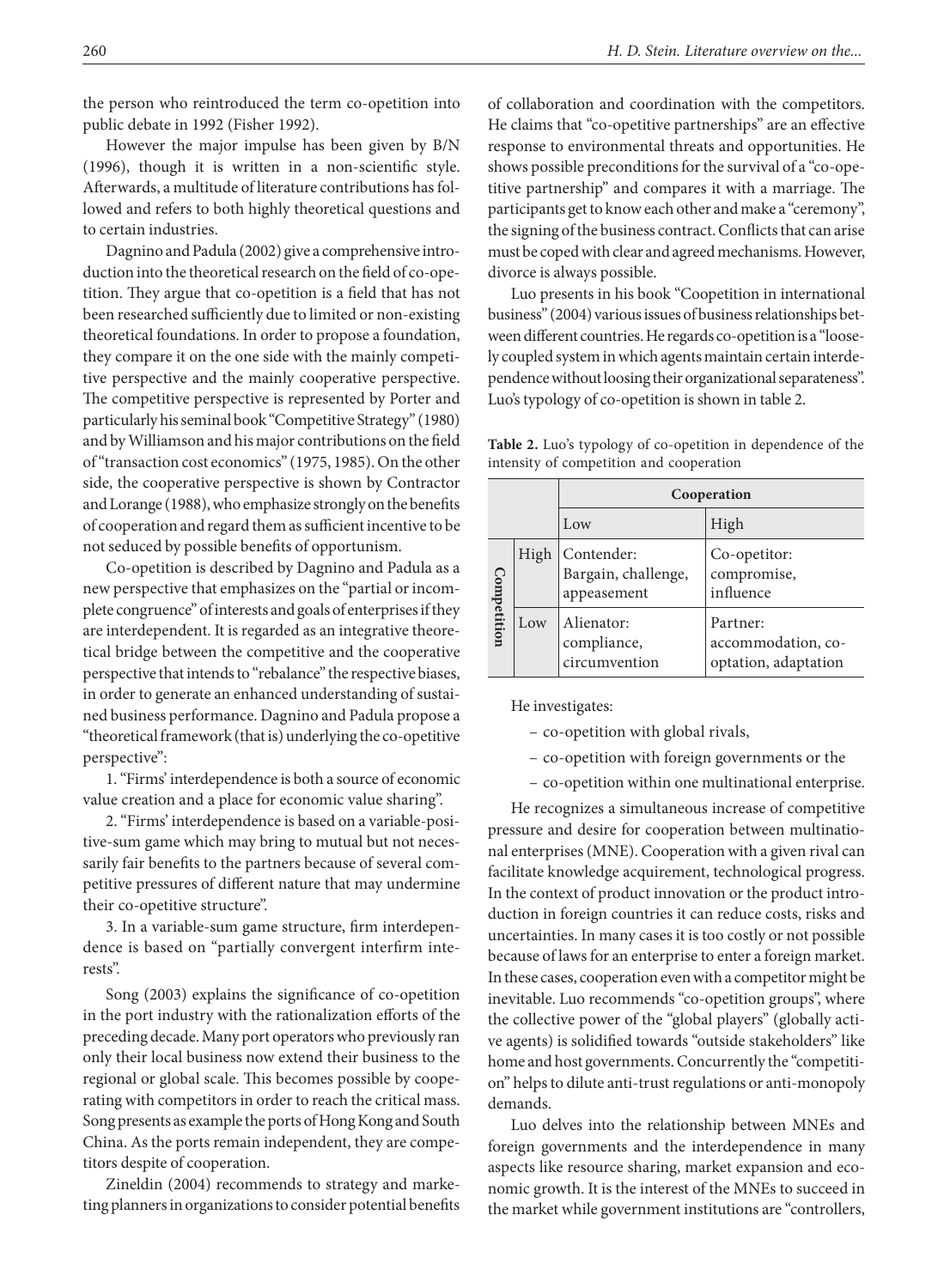regulators, clients or adjudicators of private-sector activities. On the other side, governments are (should be) interested in "maximizing social welfare, which is contingent on efficiency, equity and social considerations".

Luo develops ideas referring to co-opetition of dispersed subunits within a multinational enterprise. He argues that these subunits in different countries are interdependent in the sharing of resources and knowledge and in the rationalization of the value chains. Concurrently they compete for the support by the corporation, resources, etc. He classifies enterprise subunits "aggressive demander", "silent implementor", "ardent contributor" and "network captain".

Ren and Shi (2005) expressed the idea that reliance among cooperating agents determines the degree of cooperation and depends on long period mutual benefit. That is a comprehensible approach in the modelling of reliance development.

Gurnani (Gurnani *et al.* 2006) focuses on supply chain management. In a supply chain one enterprise refines or markets a product that another enterprise has produced. In order to increase the customers' demands, an enterprise has to make investments into quality or the reduction of prices. This can be exploited by the cooperation partner that sees the possibility of suspending own investments and therefore acts as a free-rider. The authors propose buy-back agreements, quantity and quality commitments and information sharing as counter-measures.

Gnywali (Gnywali *et al.* 2006) delves into the advantages and disadvantages of certain positions in networks. Networks are regarded as aggregations of bilateral links. Enterprises that have more links tend to be more influential and autonomous. These links can also refer only to particular issues. -For instance, enterprises that cooperate in research & development possibly compete in marketing. 3 types of flows in supply chains are recognized: information, assets and status. "3 primary levels of analysis" are determined:

- the industry level, where "patterns" of competitive and cooperative activities across different industries are analysed,
- the group level that refers to "competitive groups" and
- the firm level where an individual firm's competitive and cooperative behaviour is regarded.

Chen and Fan (2006) analyse the stability of strategic alliances. They try to find stable solutions by employing game theory in an attempt to develop a theoretical basis for strategic alliances. They argue that unplanned changes from the perspective of one or more partners lead to alliance instabilities, as soon as the bargaining power shifts. Furthermore, unrealistic goal planning, imperfect implementation or goal dissimilarities of the partners make strategic alliances in general not stable. However, alliances can bring an advantageous strategic competitive position against the competitors (Porter 1985). Chen and Fan also refer to the transaction costs economics (Williamson 1985) that emphasizes the negative effect of opportunistic behaviour in the relationships between business partners.

López-Gómez and Molina-Meyer (2007) build a bridge to population dynamics. They claim that "partial cooperation" or an interaction with competitive and cooperative aspects can lead to an explosive increment of productivity, creativity, diversity and efficiency after an appropriate time span. On the other hand, the attempt to evade competition can lead to segregation mechanisms where enterprises adapt to specific markets with their properties and regulations and use spatial heterogeneities, i.e. market boundaries that are caused by distance. Thus, business networks are described as analogous to ecological systems.

Sierra and Debenham (2007) develop a negotiation model by defining the five dimensions legitimacy, options, goals, independence and commitment and combining it to the catchy word "LOGIC". They give the advice to negotiators to prepare by analysing their positions regarding these dimensions. Additionally they introduce two "primitive concepts": intimacy as degree of closeness and balance as degree of fairness.

Cheng (Cheng *et al.* 2008) takes a look at "trust and knowledge sharing in green supply chains". The inter-organizational knowledge sharing is investigated on 288 major "green" manufacturing firms in Taiwan. "Green" symbolizes strong effort to consider environment protection in the production. The majority of the firms is in the industries of electronic components, machinery and chemistry. They recognize "shared values", "participation", "communication", "learning capacity", "opportunistic behaviour" and "resource fitness" as the determinants for trust and in consequence for inter-organizational knowledge sharing.

Bojar and Drelichowski (2008) investigate the development of enterprises in the agricultural industry in many EU member countries, there under Lithuania, Poland and Czech Republic. Despite of the fact that agricultural companies are competitors, they have various common interests like building up the infrastructure for production on high quantitative scale, general development of their rural areas and therefore the obtainment of financial support by the EU. The attempt to increase the common market power compared with other competitors or in front of customers is a characteristic of the co-opetition approach. Thus, this paper is thematically close to that of Song (2003).

Another contribution to supply chain management comes from Bakshi and Kleindorfer (2008). They develop the special case where two agents are connected by a common threat, for instance terrorist attacks or natural hazards. They try to form contracts to share the risks and losses or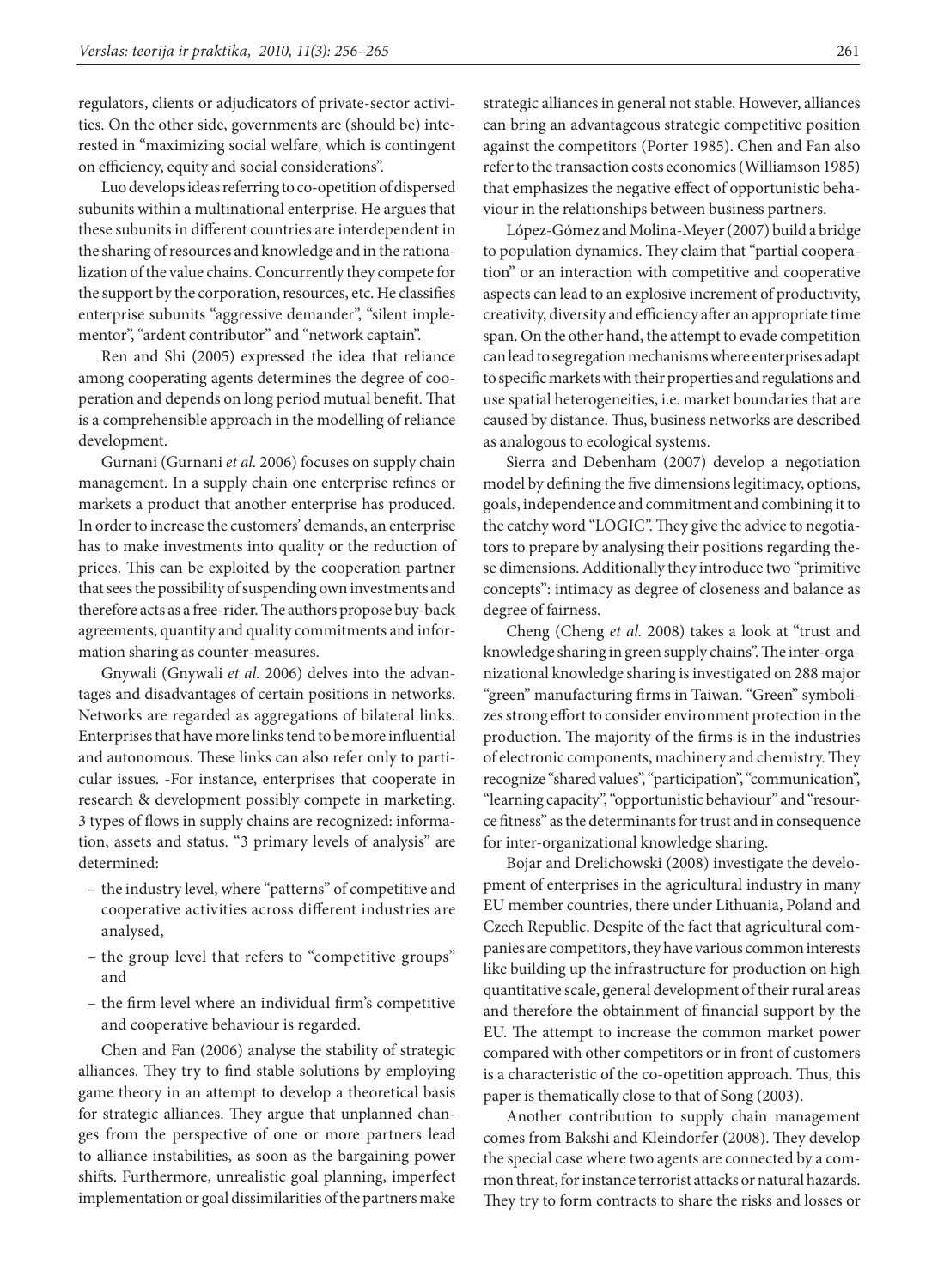to share relevant information. A bargaining model is proposed where a demander and a supplier intend to make a contract. However the demander suspects the potential supplier of exploiting the situation of insecurity and waiting for a possibility to cheat. This refers to the concept of "moral hazard" in the new institutional economics (Göbel 2002). Therefore the demander plans to give an incentive to the potential supplier to refrain from committing fraud (Ginevičius *et al.* 2008).

Ngo and Okura (2008) investigate privatization and its impact on the level of competition and cooperation in a mixed duopoly market, where a semi-public and a private firm meet at a market. They show that the semi-public company is more concerned about public welfare. The private company exploits that as a free-rider. The existence of public or semi-public enterprises has positive effects on the surrounding business networks.

Hu (Hu *et al.* 2008) proposes an evolutionary model of supply chains (similar to López-Gómez' and Molina-Meyer's model of population dynamics of 2007). They compare business networks with many agents, where strictly competitive and strictly cooperative strategies prevail concurrently. They show that out of the competitive environment rather a situation evolves that is in the middle between competition and cooperation and provides the best profit perspectives in the whole system. Hence, in the long run a competitive outset is recognized as advantageous for the whole system in comparison with a totally cooperative outset.

Eriksson (2008) recognizes the problem in the Swedish construction industry that contract partners do not have sufficient reliance to behave cooperatively. In a survey of 87 Swedish construction companies he claims to have recognized that mistrust prevents cooperation in the way how the transaction cost theory would predict it. His aim is to demonstrate the companies how to make unbiased and systematic procurement decisions.

Baumard (2008) gives a comprehensive overview over "learning strategies in coopetitive environments". "Correct or cooperative behaviour is listed like generosity, contrition, signalling of good faith, signalling of conventions, etc. These determine the "ambiguities and tensions of paradoxical simultaneous cooperation and competition". Baumard proposes a typology of "learning strategies". For instance he understands the TIT-FOR-TAT principle (Axelrod 1984) as "reciprocal symmetric transparent learning" or the adverse selection (Akerlof 1970; Spence 1973) as "asymmetric open adverse learning".

Guan (Guan *et al.* 2009) investigates wireless multimedia transmissions for many users and the optimal and fair resource allocation.

They build a formal model where they understand the numerical results as evidence that co-opetition strategies are a good way to adapt to the changes of network conditions or participating users and help to achieve better quality of service (QoS), etc.

Sun (Sun *et al.* 2009) delves into evolutionary game theory as well, in order to find an "effective co-opetition mechanism of partners within high quality pork supply chain". They claim that their model provides 8 factors that influence co-opetition: cooperation costs, cooperation income, "coefficient of income distribution", decrease of cooperative risk, "coefficient of risk compensation", probability of risk, management scale and "coefficients of either encouragement or punishment".

Gueguen (2009) studies cooperative behavior of companies in the information technology industry. He shows the importance of establishing technological standards and therefore the necessity for competitors to cooperate. As example, the five "major business ecosystems" of mobile operating systems are compared: Palm, Microsoft, Symbian, Research in Motion (RIM) and Linux. Gueguen highlights the relationships between and within the "business ecosystems". The possibilities are shown of how key agents of rivalling "business ecosystems" can cooperate.

Schoo (2009) describes the "Ambient Networks Project" that has been implemented 2004–2007 by a consortium of more than 40 companies, among them industrial enterprises, network operators and academic institutions like the Fraunhofer Institute Munich, Vodaphone, Nokia-Siemens, Ericsson, the Technical University Berlin, etc. The project addressed the future generation of mobile communication systems for voice and data transmission,  $4G(4<sup>th</sup>$  generation). A framework has been developed that might allow companies to enter the market with low structural barriers.

This is planned to be achieved by the development and provision of a comprehensive technological platform that regards authorization, availability and security aspects, and is therefore the basis for the provision of access (availability), applications, contents, etc. Companies that enter this industry and do not have explicit bilateral agreements can collaborate through the utilization of "pre-shared keys", etc.

### **4. Conclusions**

## **The co-opetition perspective on business relationships**

"Co-opetition" is a neologism representing the ambivalence of competition and cooperation in business relationships. It highlights the incomplete congruence of interests and goals of enterprises if their decisions are interdependent. It is an applied business theory in the spirit of game theory and an integrative theoretical bridge between

- the competitive business perspectives and
- the cooperative perspective.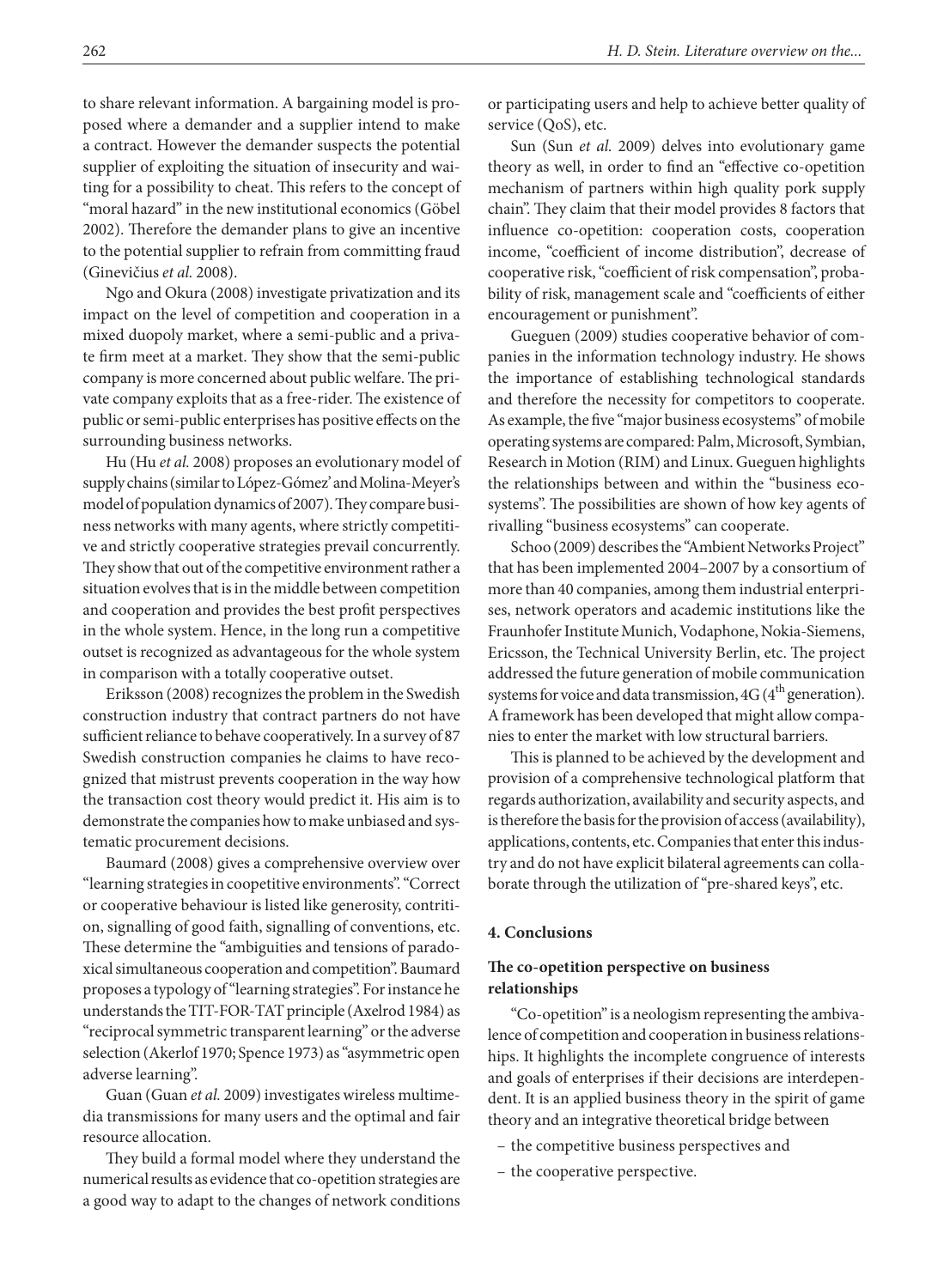# Table 3. An overview of publications related to co-opetition with estimation of their importance

| Year                     | Author                    | <b>Issue</b>                                                                                                           |  |  |  |  |
|--------------------------|---------------------------|------------------------------------------------------------------------------------------------------------------------|--|--|--|--|
| Competitive perspective: |                           |                                                                                                                        |  |  |  |  |
| 1960                     | Schelling                 | Game theory: strategy of conflict                                                                                      |  |  |  |  |
| 1976                     | Jensen                    | Institutions: principal-agent theory                                                                                   |  |  |  |  |
| 1980                     | Porter                    | Competitive Strategy: neoclassical competition and profit maximization                                                 |  |  |  |  |
| 1985                     | Williamson                | Institutions: transaction cost economics                                                                               |  |  |  |  |
| Cooperative perspective: |                           |                                                                                                                        |  |  |  |  |
| 1988                     | Contractor, Lorange       | Advantages of cooperation                                                                                              |  |  |  |  |
|                          | Co-opetition perspective: |                                                                                                                        |  |  |  |  |
| 1913                     | Cherington                | Advertising, distrib. and case studies (book)                                                                          |  |  |  |  |
| 1937                     | Hunt                      | Claim to unify competition and cooperation                                                                             |  |  |  |  |
| 1992                     | Fischer                   | IT company Novel's business philosophy                                                                                 |  |  |  |  |
| 1996                     | Brandenburger, Nalebuff   | "PARTS" model, value net, small case studies (book)                                                                    |  |  |  |  |
| 2002                     | Dagnino, Padula           | Incomplete "interest congruence", change of perspectives: co-opetitive<br>instead of purely competitive or cooperative |  |  |  |  |
| 2003                     | Song                      | Sea port industry                                                                                                      |  |  |  |  |
| 2004                     | Zineldin                  | Co-opetitive partnerships                                                                                              |  |  |  |  |
| 2004                     | Luo                       | Multinational entersprises and co-opetition (Book)                                                                     |  |  |  |  |
| 2005                     | Ren, Shi                  | Reliance determining cooperation level                                                                                 |  |  |  |  |
| 2006                     | Gurnani, Erkoc, Luo       | Free riders at supply chain investments                                                                                |  |  |  |  |
| 2006                     | Gnywali, He               | Properties of certain network positions                                                                                |  |  |  |  |
| 2006                     | Chen, Fan                 | Stability of strategic alliances, repeat. games                                                                        |  |  |  |  |
| 2007                     | López-Gómez               | Partial cooperation with population dynamics*                                                                          |  |  |  |  |
| 2007                     | Sierra, Debenham          | Negotiation model "LOGIC"                                                                                              |  |  |  |  |
| 2008                     | Cheng, Yeh, Tu            | Knowledge sharing in Taiwanese industries                                                                              |  |  |  |  |
| 2008                     | Baumard                   | Learning strategies                                                                                                    |  |  |  |  |
| 2008                     | Bojar                     | Agriculture in Lithuania, Poland, Czech Rep.                                                                           |  |  |  |  |
| 2008                     | Bakshi, Kleindorfer       | Bargaining with incomplete information in supply chains                                                                |  |  |  |  |
| 2008                     | De Ngo, Okura             | Duopoly: private and semi-public enterprise                                                                            |  |  |  |  |
| 2008                     | Hu, Houdet                | "Evolutionary" supply chain, many agents*                                                                              |  |  |  |  |
| 2008                     | Eriksson                  | Swedish construction industry                                                                                          |  |  |  |  |
| 2009                     | Guan, Yuan                | Wireless multimedia transmissions                                                                                      |  |  |  |  |
| 2009                     | Sun, Zhang, Lin           | Evolutionary game, pork supply chain*                                                                                  |  |  |  |  |
| 2009                     | Gueguen                   | Mobile operating systems                                                                                               |  |  |  |  |
| 2009                     | Schoo                     | "Ambient networks", mobile communication                                                                               |  |  |  |  |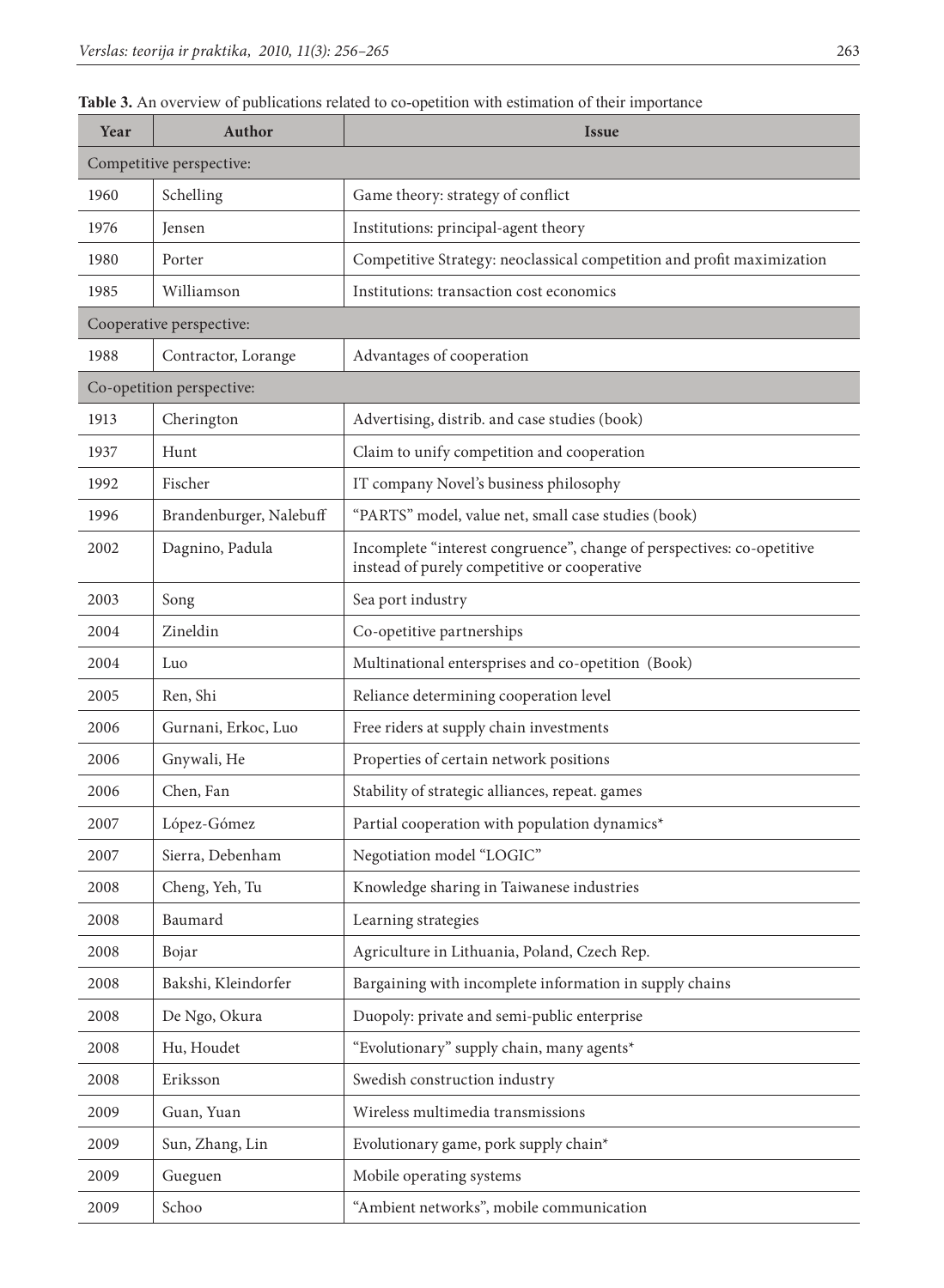Game theory is used as the mathematical instrument for the co-opetition theory in order to describe questions related to business relationships.

# **Brandenburger and Nalebuff's contribution to coopetition research**

B/N understand co-opetition as an applied business theory in the spirit of game theory. They regard "players", "added value", "rules", "tactics" and "scope" as the basic elements of co-opetition. However, the "PARTS" model is arbitrary and presumably in accordance to marketing considerations. B/N target a non-professional readership. Nevertheless B/N made a first step towards a theoretical foundation. They present many important distinctions in a non-structured way like:

- Win-win vs. win-lose relationships in "value nets",
- Individual customers vs. mass markets and
- Potentially vs. actually participating agents.

#### **Co-opetition: relevant publications**

As the most important publications are identified:

- 1. Dagnino and Padula (2002).
- 2. Nalebuff and Brandenburger (1996).
- 3. Bakshi and Kleindorfer (2008).
- 4. Luo (2004).

Dagnino and Padula claim there should be a switch from the competitive and the cooperative perspectives to a co-opetition perspective. Dagnino and Padula criticize the neglecting of the foundation and structure of the co-opetition theory. Bakshi and Kleindorfer introduce a bargaining model with incomplete information in accordance to the principal-agent theory. Luo delves into co-opetition in international business.

#### **References**

- Axelrod, R. 1984. *The Evolution of Cooperation*. 1st edition. New York: Basic Books.
- Baumard, P. 2008. Learning Strategies in coopetitive environments, in *Coopetition: winning strategy for the XXIst century, LE ROY Fréderic; Yami, Said (Ed.).* 2008, 125−145.
- Besanko, D.; Dranove, D.; Shanley, M. 2009. *Economics of Strategy*. 5th edition. Hoboken, NJ: John Wiley & Sons.
- Bojar, W.; Drelichowski, L. 2008. Analysis of tendencies in agribusiness networking co-opetition in Poland and in the partner countries, *[Journal of Central European Agriculture](http://hrcak.srce.hr/jcea)* 9(3): 445−456.
- Brandenburger, A.; Nalebuff, B. 1996. *Co-opetition*. 1st edition. New York: Broadway Business.
- Chen, F.; Fan, L. 2006. Analysis of strategic alliance: A game theoretic perspective, *Journal of Zhejiang University SCI-ENCE A* 7(12): 1995–2001. [doi:10.1631/jzus.2006.A1995](http://dx.doi.org/10.1631/jzus.2006.A1995)
- Cheng, J.; Yeh, C.; Tu, C. 2008. Trust and knowledge sharing in green supply chains, *Supply Chain Management: An International Journal* 13(4): 283−295.
- Cherington, P. T. 1976. *Advertising as a Business Force: A Compilation of experiences*, reissue edition. Manchester, NH: Ayer Co Pub.
- Cohen, H. 1982. *You Can Negotiate Anything*. 2nd edition. New York: Bantam books.
- Contractor, F. J.; Lorange, P. 1988. Why should firms cooperate? *Cooperative Strategies in International Business*. Lanham, MD, USA: Lexington, 3−54.
- Dagnino, G. B.; Padula, G. 2002. Coopetition strategy A new kind of interfirm dynamics for value creation, in *EURAM – The European Academy of Management Second Annual Conference "Innovative Research in Management"*. Stockholm, 9–11 May 2002.
- EIASM, European institute for advanced studies in management [online], [accessed 28 Nov 2009]. Available from Internet: <http://[www.eiasm.org/frontoffice/event\\_announcement.](http://www.eiasm.org/frontoffice/event_announcement.asp?event_id=336) [asp?event\\_id=336>](http://www.eiasm.org/frontoffice/event_announcement.asp?event_id=336).
- Eriksson, P. E. 2008. Procurement effects on coopetition in clientcontractor relationships, *J. Constr. Engrg. and Mgmt* 134(2): 103−111. [doi:10.1061/\(ASCE\)0733-9364\(2008\)134:2\(103\)](http://dx.doi.org/10.1061/(ASCE)0733-9364(2008)134:2(103))
- Fisher, L. M. 1992. Preaching Love Thy Competitor, *New York Times,* March 29, section 3: 1−6.
- Ginevičius, R.; Krivka, A. 2008. Application of game theory for duopoly market analysis, *Journal of Business Economics and Management* 9(3): 207–217. [doi:10.3846/1611-1699.2008.9.207-217](http://dx.doi.org/10.3846/1611-1699.2008.9.207-217)
- Ginevičius, R.; Podvezko, V. 2008a. Multicriteria graphical-analytical evaluation of the financial state of construction enterprises, *Technological and Economic Development of Economy*  14(4): 452–461. [doi:10.3846/1392-8619.2008.14.452-461](http://dx.doi.org/10.1.1.27.9351&rep=rep1&type=pdf>.)
- Ginevičius, R.; Podvezko, V. 2008b. Multicriteria evaluation of Lithuanian banks from the perspective of their reliability for clients, *Journal of Business Economics and Management*  9(4): 257–267. [doi:10.3846/1611-1699.2008.9.257-267](http://dx.doi.org/10.3846/1611-1699.2008.9.257-267)
- Ginevičius, R.; Butkevičius, A.; Podvezko, V. 2006. Complex evaluation of economic development of the Baltic States and Poland, *Ekonomický Časopis* 54(9): 918–930.
- Ginevicius, R.; Podvezko, V.; Andruskevicius, A. 2007. Quantitative evaluation of building technology, *International Journal of Technology Management* 40(1–3): 192–214. [doi:10.1504/IJTM.2007.013534](http://dx.doi.org/10.1504/IJTM.2007.013534)
- Ginevičius, R.; Podvezko, V.; Bruzgė, Š. 2008. Evaluating the effect of state aid to business by multicriteria methods, *Journal of Business Economics and Management* 9(3): 167–180. [doi:10.3846/1611-1699.2008.9.167-180](http://dx.doi.org/10.1.1.27.9351&rep=rep1&type=pdf>.)
- Gnywali, D.; He, J.; Madhavan, R. 2006. Impact of Co-Opetition on Firm Competitive Behavior: An Empirical Examination, *Journal of Management* 32(4): 507–530. [doi:10.1177/0149206305284550](http://dx.doi.org/10.1.1.27.9351&rep=rep1&type=pdf>.)
- Göbel, E. 2002. *Neue Institutionenökonomik (German: new institutional economics*). 1<sup>st</sup> edition. Stuttgart: Lucius & Lucius.
- Guan, Z.; Yuan, D.; Zhang, H. 2009. Optimal and Fair Resource Allocation for Multiuser Wireless Multimedia Transmissions, *EURASIP Journal on Wireless Communications and Networking*, Article ID 801613, 10 pages.
- Gueguen, G. 2009. Coopetition and business ecosystems in the information technology sector: the example of intelligent